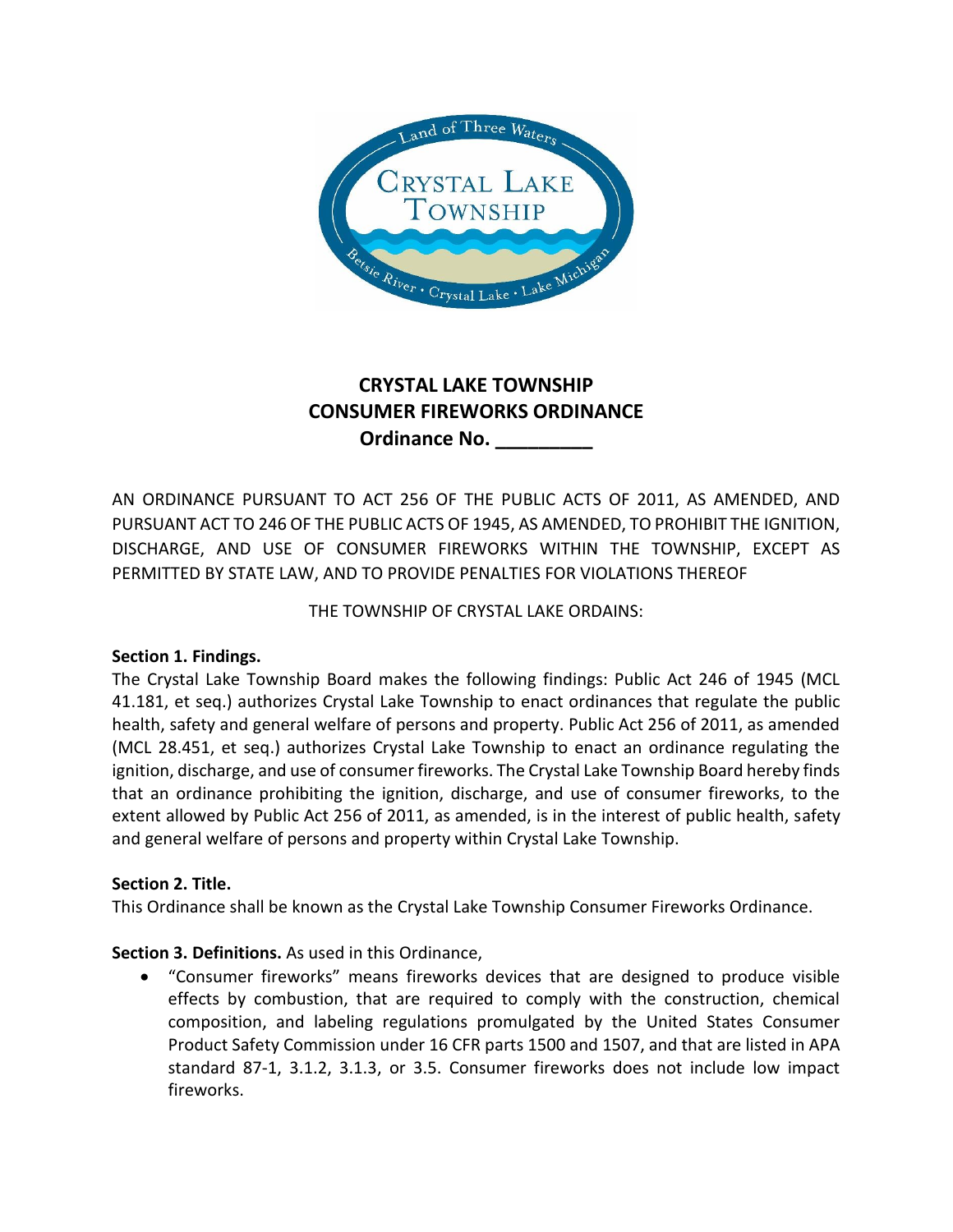- "Low-impact fireworks" means ground and handheld sparkling devices as that phrase is defined under APA standard 87-1, 3.1, 3.1.1.1 to 3.1.1.8, and 3.5. 1
- "Person" means an individual, agent, association, charitable organization, company, limited liability company, corporation, labor organization, legal representative, partnership, unincorporated organization, or any other legal or commercial entity.

### **Section 4. Ignition, Discharge, and Use of Consumer Fireworks.**

- (A). No person shall ignite, discharge, or use consumer fireworks within Crystal Lake Township at any time, except during any of the following days and times:
	- (1). After 11 a.m. on December 31 and until 1 a.m. on January 1.
	- (2). After 11 a.m. and until 11:45 p.m. on the Saturday and Sunday immediately preceding Memorial Day.
	- (3). After 11 a.m. and until 11:45 p.m. on June 29 through July 4.
	- (4). If July 5 falls on a Friday or Saturday, then after 11:00 a.m. and until 11:45 p.m. on July 5.
	- (5). After 11 a.m. and until 11:45 p.m. on the Saturday and Sunday immediately preceding Labor Day.

(B). Notwithstanding subsection (A) above to the contrary, no person shall ignite, discharge, or use consumer fireworks within Crystal Lake Township when a burn ban has been declared by the township fire chief, the governor, the Department of Natural Resources, or the state fire marshal pursuant to state law.

#### **Section 5. Penalty/Civil Infraction.**

Any person who violates any provision of this Ordinance shall be responsible for a municipal civil infraction as defined in Public Act 12 of 1994, amending Public Act 236 of 1961, being Sections 600.101-600.9939 of Michigan Compiled Laws, and shall be subject to a civil fine of One Thousand and 00/100 (\$1,000.00) Dollars for each violation of the Ordinance and no other fine or sanction. Five Hundred and 00/100 Dollars of the fine collected under this Ordinance shall be remitted to the Benzie County Sheriff's Office, which is responsible for the enforcement of this Ordinance. Each day this Ordinance is violated shall be considered as a separate violation.

Persons designated by the Township Board are hereby designated as the authorized officials to issue municipal civil infraction citations directing alleged violators of this Ordinance to appear in court.

#### **Section 7. Nuisance.**

A violation of this Ordinance is hereby declared to be a public nuisance or a nuisance per se and is declared to be offensive to the public health, safety and welfare.

#### **Section 8. Injunctive Relief.**

In addition to enforcing this Ordinance through the use of a municipal civil infraction proceeding, the Township may initiate proceedings in the Circuit Court to abate or eliminate the nuisance per se or any other violation of this Ordinance.